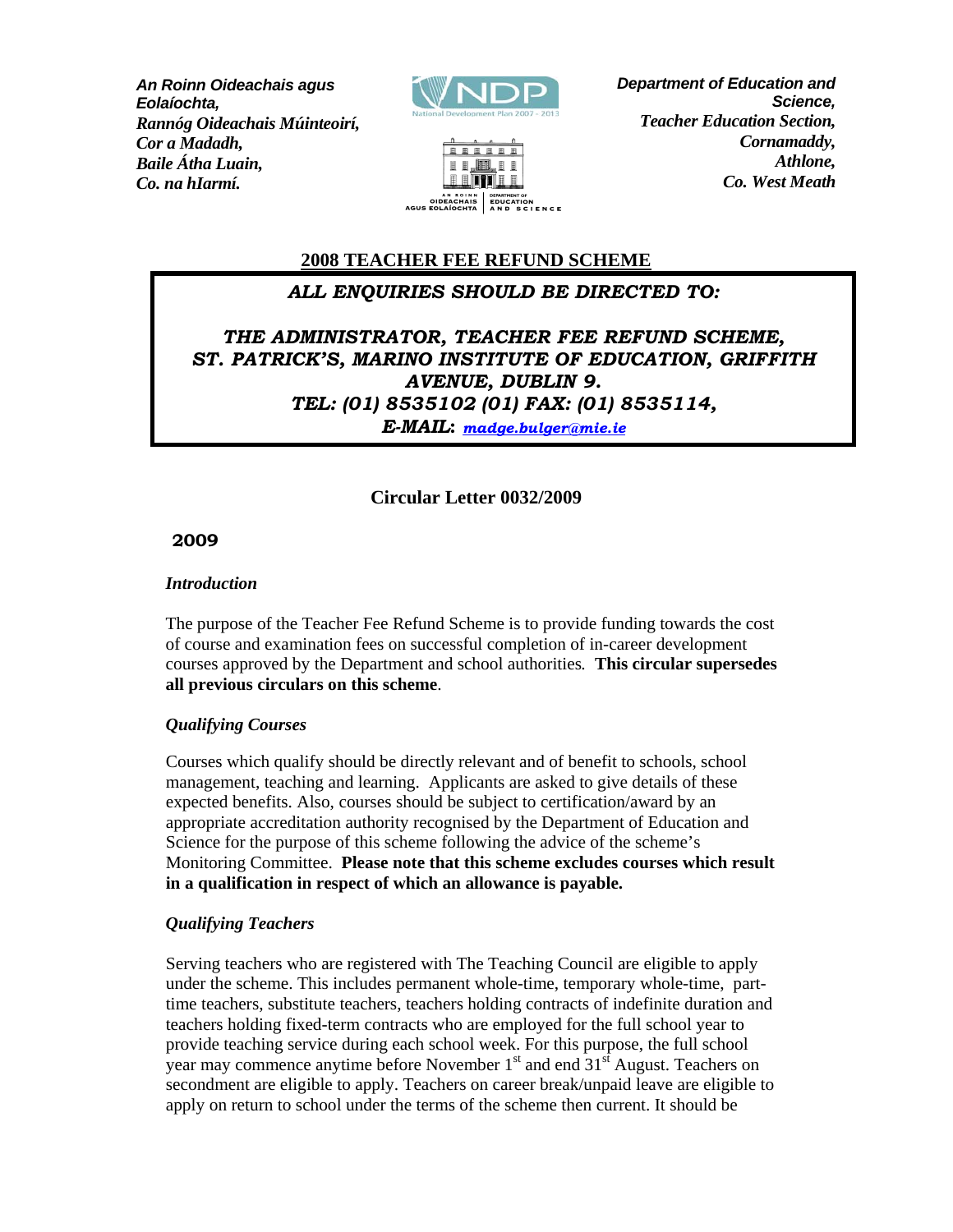noted that this scheme only applies to teachers paid by the State. Applicants are advised that the scheme refers to individual applications only and that refunds may not be claimed by schools or other employers.

#### *Applications*

The Marino Institute of Education administers the scheme on behalf of the Department. **Teachers should apply through their Principals, Boards of Management and / or V.E.C.s on the standard application form (copy attached) and forward their completed application forms to the Administrator, Teacher Fee Refund Scheme, St. Patrick's, Marino Institute of Education, Griffith Avenue, Dublin 9, Tel: (01) 8535102 (01) Fax: (01) 8535114, e-mail:** *madge.bulger@mie.ie*  Applications should be sent so as to reach the Institute *not later than 30 June 2009.* **Please note that this closing date will not be extended and applications received after this date will not be considered**.

### **IT SHOULD BE NOTED THAT RESPONSIBILITY FOR THE RETURN OF COMPLETED APPLICATIONS TO THE ADMINISTRATOR OF THE SCHEME, RESTS WITH THE APPLICANTS. ALL APPLICATIONS WILL BE ACKNOWLEDGED.**

Applications will be accepted for payments of fees for a course (if the duration is a year or less) or a year of a course, which concluded between 1 September 2007 and 31 August 2008 (unless the teacher in question is returning from a career break/unpaid leave as indicated in the previous paragraph). **Where the duration of a course is more than a year, applications should be made following the successful completion of each year.** 

**Where the duration of a course is more than one year but less than two years, applications can be made for the proportion of the course, which refers to the relevant application year, i.e. 1 September 2007 to 31 August 2008. The remaining period of the course can be submitted for consideration of a refund in the subsequent Scheme year.** 

Applications for payments will be considered where the total fees, including examination fees, for an applicant in the year in question, amount to €635 or more. The maximum amount on which we will make a refund is  $\epsilon$ 6000.

#### **Monitoring Committee**

A Monitoring Committee consisting of a representative of teacher unions, a representative from school management and two representatives from the Department of Education and Science will oversee the administration process and make recommendations on the allocation of payments to applicants. Appeals against a recommendation may be made to an Appeals Committee under the aegis of the Minister for Education and Science.

#### **Appeals Committee**